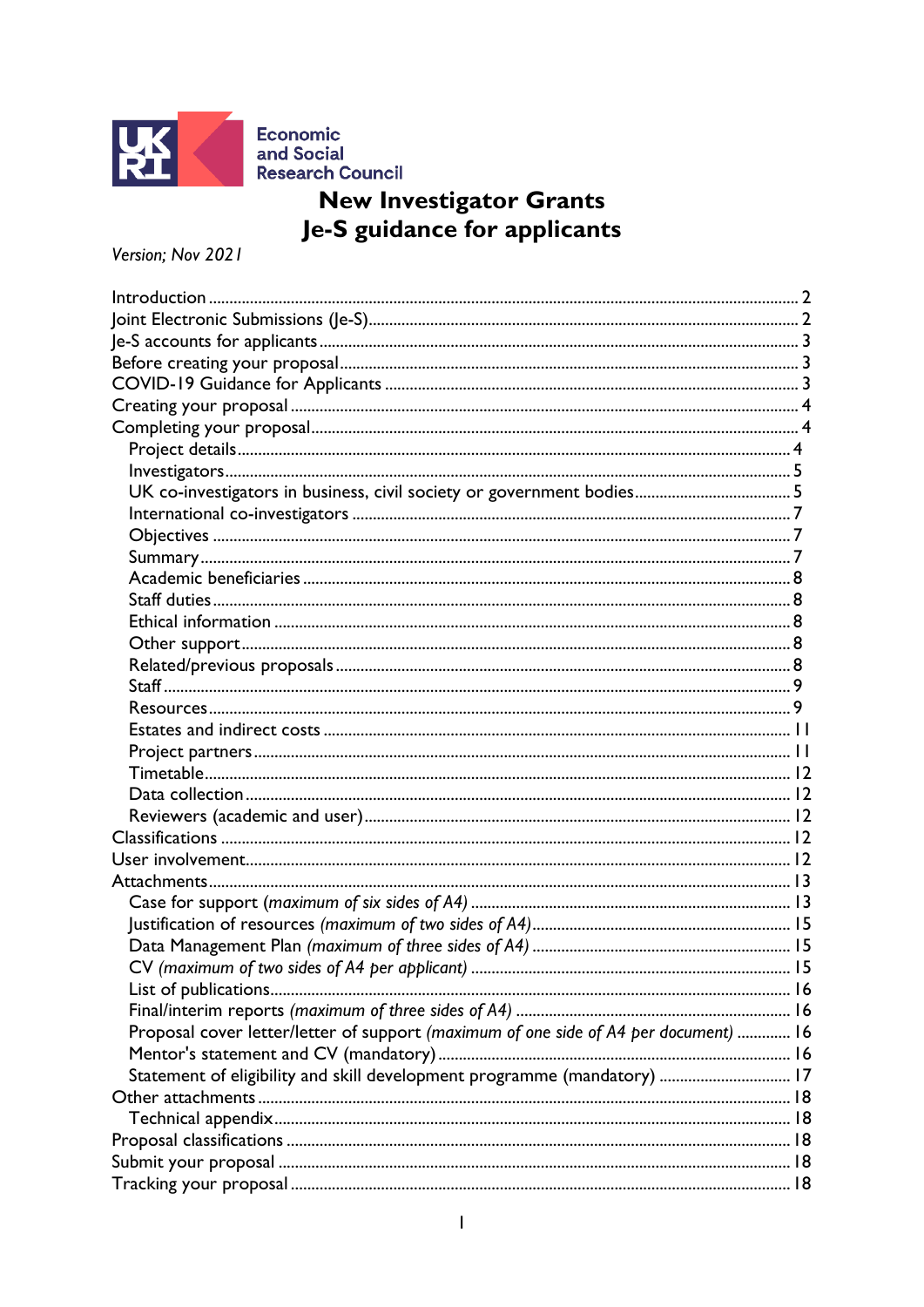#### <span id="page-1-0"></span>Introduction

This is a guidance document created to assist applicants to this call in the completion of their proposal. It is specific to this scheme and should be used in conjunction with the following information:

- **ESRC Research Funding Guide** https://esrc.ukri.org/funding/guidance-for-applicants/research-funding-guide/
- **ESRC guidance on 'How to write a good research grant proposal'** https://esrc.ukri.org/funding/guidance-for-applicants/how-to-write-a-goodresearch-grant-proposal/**Je-S help text** is available in every page of your Je-S form, simply click on the question mark against any section (or on the word 'Help' in the top right-hand corner of each page)
- **Je-S helpdesk** (for all Je-S system enquiries) [JeSHelp@je-s.ukri.org](mailto:JeSHelp@je-s.ukri.org) or 01793 444164

If you experience difficulties using Je-S or have questions regarding its use, helpdesk staff can be contacted currently between 9.00am to 13.00 Monday to Friday` (excluding bank holidays and other holidays). Out of hours: please leave a voice message.

When reporting problems by email or telephone, please give your name, organisation and user id, the date and time, what part of the form or system you were working on, and the nature of the problem.

• **Scheme-specific guidance** <https://esrc.ukri.org/funding/funding-opportunities/new-investigator-grants/>

For further information email: [esrcenquiries@esrc.ukri.org](mailto:esrcenquiries@esrc.ukri.org)

**Important:** Where information and guidance issued in this document differs from the general guidance offered in these sources; you should adhere to the guidance in this document.

## <span id="page-1-1"></span>**Joint Electronic Submissions (Je-S)**

All proposals under this call must be completed and submitted through the Research Councils' Joint Electronic Submissions (Je-S). To be able to do this the organisation must be registered for Je-S, and the applicants must hold Je-S accounts.

Proposals can be submitted by UK higher education institutions and other independent UK research organisations\* which are recognised institutions on Je-S and eligible to apply for Research Council funding. (A list of these organisations is available from the Je-S login page. The organisation will have set up the Je-S submission process and will therefore be available within the Je-S searches.)

\*\**IRO eligibility policy now includes Public Sector Research Establishments (PSREs). Such organisations that have been awarded eligibility status are treated as normal Research Organisations from an eligibility point of view. They can apply as the lead RO and will be funded under fEC rules (i.e. 80%) whether relevant applicant is PI or Co-I status.*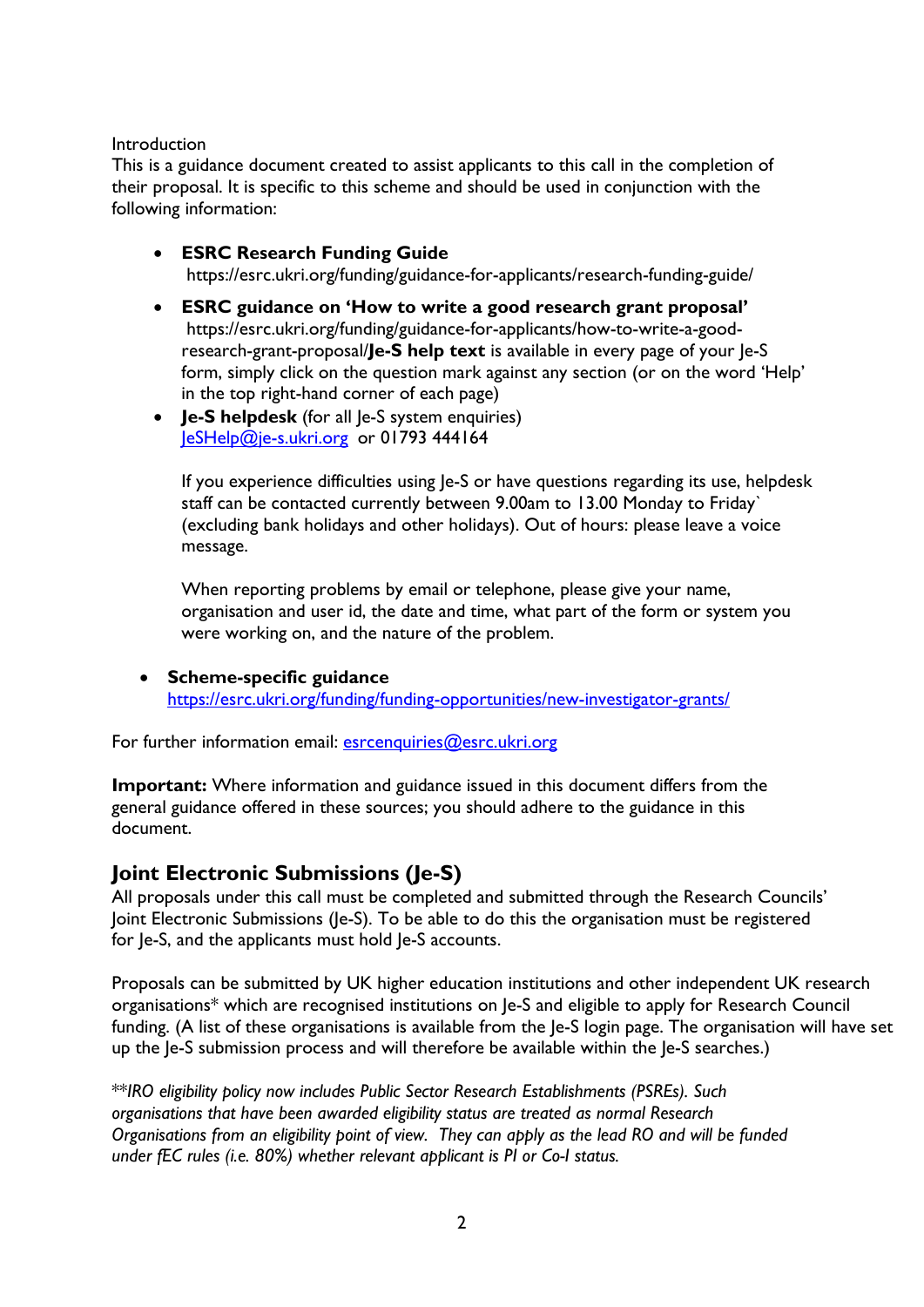## <span id="page-2-0"></span>**Je-S accounts for applicants**

All principal and co-investigators must have a Je-S account which has been verified by a third party before they can be found in searches within the Je-S System and added as an applicant. To get you started on creating an account please refer to the le-S helptext at [https://je](https://je-s.rcuk.ac.uk/Handbook/pages/SettingupaJeSaccount/SettingupaJeSaccount.htm)[s.rcuk.ac.uk/Handbook/pages/SettingupaJeSaccount/SettingupaJeSaccount.htm.](https://je-s.rcuk.ac.uk/Handbook/pages/SettingupaJeSaccount/SettingupaJeSaccount.htm)

Please ensure that applicants select the 'Account Type: Research Proposal' and the option 'An Applicant on a Standard or Outline Proposal' - see helptext [https://je](https://je-s.rcuk.ac.uk/Handbook/pages/SettingupaJeSaccount/SettingupaJeSaccount.htm#Account_Type)[s.rcuk.ac.uk/Handbook/pages/SettingupaJeSaccount/SettingupaJeSaccount.htm#Account\\_Typ](https://je-s.rcuk.ac.uk/Handbook/pages/SettingupaJeSaccount/SettingupaJeSaccount.htm#Account_Type) [e.](https://je-s.rcuk.ac.uk/Handbook/pages/SettingupaJeSaccount/SettingupaJeSaccount.htm#Account_Type)

ORCID Identifier – Please note that Research Councils now collect ORCID identifiers in the Je-S System to allow us to link and share information across systems more easily. The Open Researcher and Contributor ID (ORCID) provides a free registry to obtain a unique digital identifier for researchers and scholars, which allows them to manage a record of their research activities. More information about creating an ORCID Identifier can be found at; [https://je-](https://je-s.rcuk.ac.uk/Handbook/pages/SettingupaJeSaccount/SettingupaJeSaccount.htm#ORCID_Identifier)

[s.rcuk.ac.uk/Handbook/pages/SettingupaJeSaccount/SettingupaJeSaccount.htm#ORCID\\_Ident](https://je-s.rcuk.ac.uk/Handbook/pages/SettingupaJeSaccount/SettingupaJeSaccount.htm#ORCID_Identifier) [ifier.](https://je-s.rcuk.ac.uk/Handbook/pages/SettingupaJeSaccount/SettingupaJeSaccount.htm#ORCID_Identifier)

## <span id="page-2-1"></span>**Before creating your proposal**

Research proposals may only be made on Research Councils' Joint Electronic Submission (Je-S) forms. There is no deadline for institutional submission of proposals for New Investigator Grants; proposals will be process alongside our Research Grants scheme.

## **Organisation internal submission structure**

The proposal must be submitted through the Je-S System to ESRC by the institution's nominated contacts. Once the applicant completes and submits the proposal, notification is then sent to their organisation's 'submitter' to action. The 'submitter' is the person in that organisation authorised to approve the proposal and do the final stage of submission.

The applicant will receive an email confirming that the proposal has been submitted to the Submitter Pool - this means the proposal is still with the organisation but is not yet submitted to the Research Council. The final submission process is the responsibility of the host institution, and we cannot accept responsibility for any delay which may occur at this stage. We strongly advise applicants to check that they receive an email confirmation from the Je-S System confirming that the proposal has been submitted to the Research Council.

Use of your person information – UK Research and Innovation capture and process personal information in line with current data protection legislation; General Data Protection Regulation (GDPR) and any amendments by the UK Data Protection Bill and/or relevant acts of parliament.

## <span id="page-2-2"></span>**COVID-19 Guidance for Applicants**

• **Accounting for the unknown impacts of COVID-19**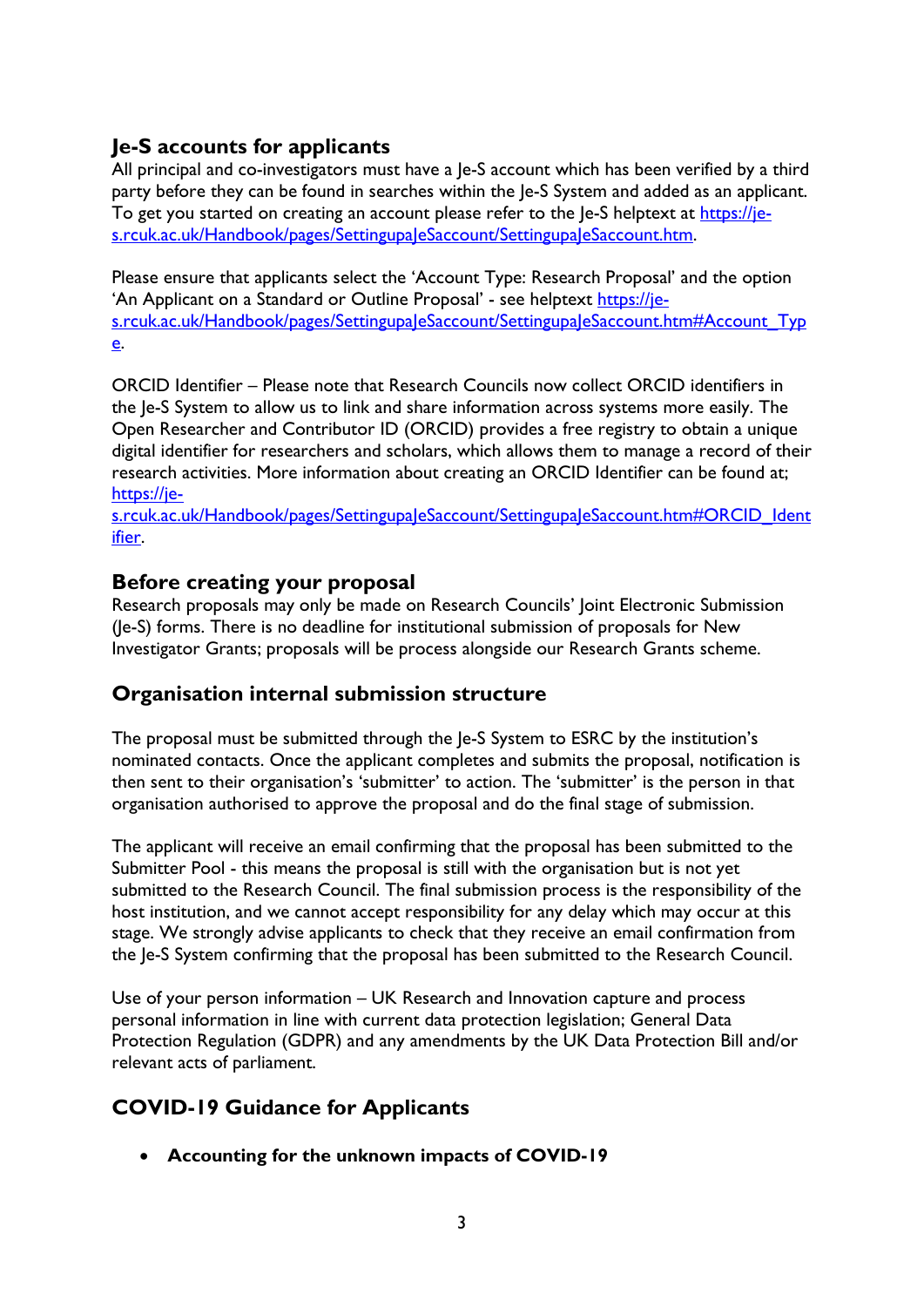UKRI acknowledges that it is a challenge for applicants to determine the future impacts of COVID-19 while the pandemic continues to evolve. Applications should be based on the information available at the point of submission and, if applicable, the known application specific impacts of COVID-19 should be accounted for. Where known impacts have occurred, these should be highlighted in the application, including the assumptions/information at the point of submission. There is no need to include contingency plans for the potential impacts of COVID-19. Requests for travel both domestically and internationally can be included in accordance to the relevant scheme guidelines, noting the above advice.

(Reviewers will receive instructions to assume that changes that arise from the COVID-19 pandemic, post-submission, will be resolved and complications related to COVID-19 should not affect their scores.

Where an application is successful, any changes in circumstances that affect the proposal will be managed as a post-award issue.)

## <span id="page-3-0"></span>**Creating your proposal**

Log in to Je-S at<https://je-s.rcuk.ac.uk/JeS2WebLoginSite/Login.aspx>

Documents screen: Select 'New Document'

Select 'Call search' (highlighted at top of screen). When prompted, type in the call title 'new investigator' and select from the list created. The remaining three selection fields will be automatically populated.

Select the 'Create Document' button.

It is the applicant's responsibility to ensure that the proposal is created and submitted against the correct call (and consequently correct scheme). We will not accept proposals for processing that are not submitted using the above call route.

## <span id="page-3-1"></span>**Completing your proposal**

The initial Je-S document instructions page will give you general guidance on the navigation layout, specifically icon descriptions.

The left-hand column 'Document Menu' lists all the sections associated with this call and clearly identifies which ones are mandatory (red cross, turning to green tick when completed).

The details below are not an exhaustive step-by-step guidance, and we recommended that you refer to the Je-S helptext for additional information.

Please note you may return to edit saved documents at any time.

#### <span id="page-3-2"></span>**Project details**

• Select organisation and department from drop down lists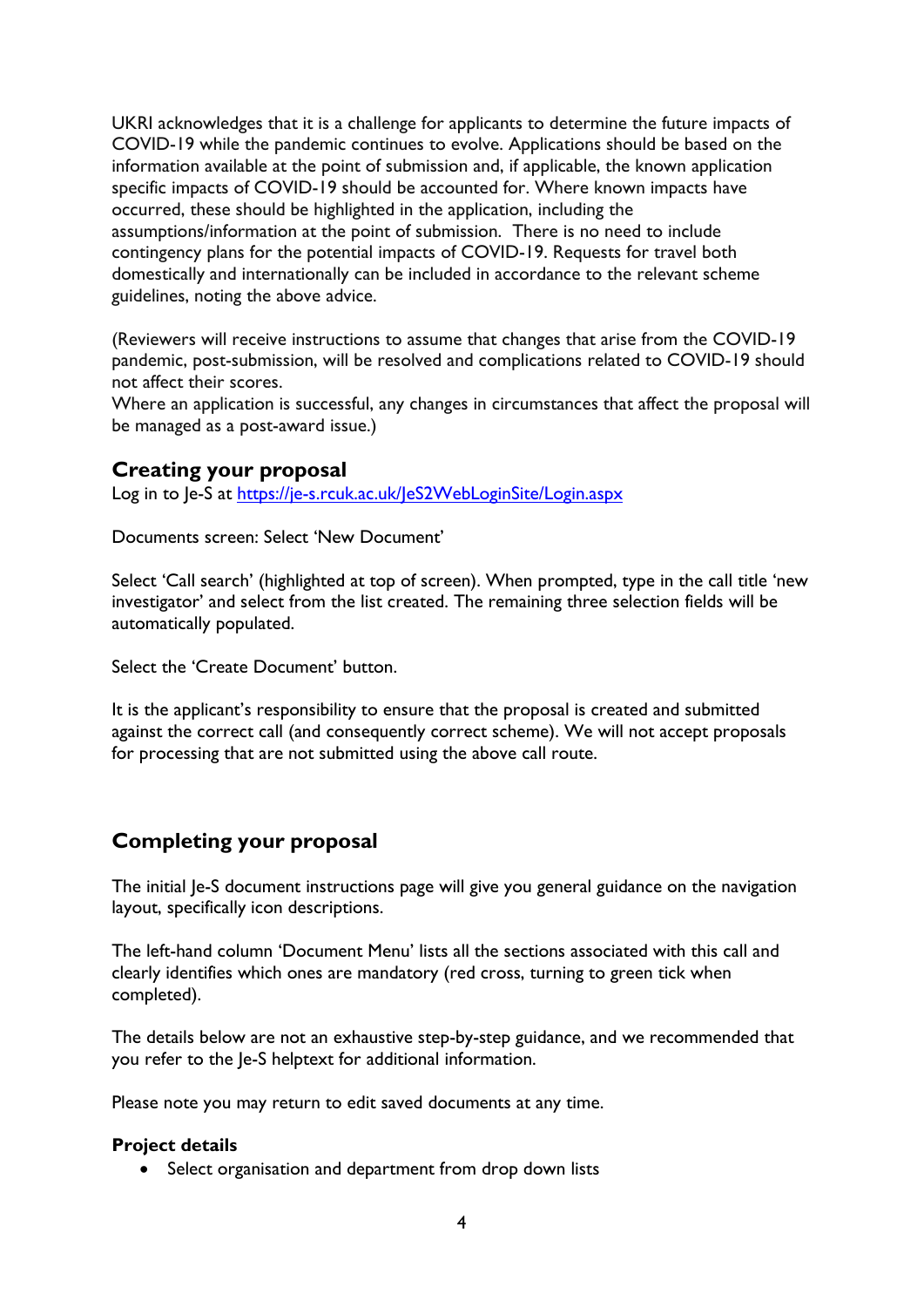- 'Your Reference' should be supplied by your research organisation (consult your Research Office). If your administration office does not have a system for referencing grant proposals, a suitable reference of your own choice will be acceptable. Use "Your reference" to help distinguish easily between proposals in users' Current Documents lists. The reference is intended to be a unique identifier for the proposal, and is unrelated to the reference that the organisation would be asked to provide if a grant were awarded.
- Enter 'Project Title' (maximum limit of 150 characters)
- For 'Proposal Call', select *'New Investigator'*. Your start date should be at least eight months after your submission date to allow time for a decision to be made on your proposal. Your grant should be a proposed duration of no more than 60 months.

#### <span id="page-4-0"></span>**Investigators**

Enter the name of the principal investigator (PI) and any co-investigators (Co-I) if applicable. The principal investigator must be the new investigator and satisfy the eligibility criteria for this call.

Investigators may be from more than one research organisation, but the PI must be from the organisation that will administer the grant. The PI will take intellectual leadership of the project and manage the research; this individual will be the contact person for ESRC correspondence. All named investigators are responsible for ensuring that successful proposals are undertaken and completed in the manner specified.

Please note that it is mandatory that you answer positively to the question 'Post will outlast project?' To clarify, there is an expectation that the PI's post will be in place for the duration of the project.

**Third party data protection** - Applicants must ensure that they have obtained the permission of any other person named on the proposal form (for example any Co-Investigators or Project Partners) for the provision of their personal information to UKRI and the processing of their data by UKRI for the purpose of assessing the application and management of any funding awarded

### <span id="page-4-1"></span>**UK co-investigators in business, civil society or government bodies**

Please note that any researcher from an established business, civil society or government body based in the UK will be eligible to be listed as a co-investigator on New Investigator Grants.

The ESRC will fund 100 per cent of justified costs, however, the project costs associated with these types of Co-I contributions must not exceed 30 per cent of the overall cost of the grant (at 100 per cent fEC). Please note that costs cannot be claimed from government bodies.

Proposals which include co-investigators from the UK business sector or from third sector organisations that engage in economic activity<sup>[1](#page-4-2)</sup> must ensure that the involvement of these

<span id="page-4-2"></span> $11$  "'Economic activity' means putting goods or services on a market. It is not necessary to make a profit to be engaged in economic activity: if others in the market offer the same good or service, it is an economic activity." Department for Business Innovation & Skills, State Aid: The Basics Guide, July 2014 [https://assets.publishing.service.gov.uk/government/uploads/system/uploads/attachment\\_data/file/443686/](https://assets.publishing.service.gov.uk/government/uploads/system/uploads/attachment_data/file/443686/BIS-15-417-state-aidthe-basics-guide.pdf)

[BIS-15-417-state-aidthe-basics-guide.pdf](https://assets.publishing.service.gov.uk/government/uploads/system/uploads/attachment_data/file/443686/BIS-15-417-state-aidthe-basics-guide.pdf) Engagement in economic activity relates to an organisation's activity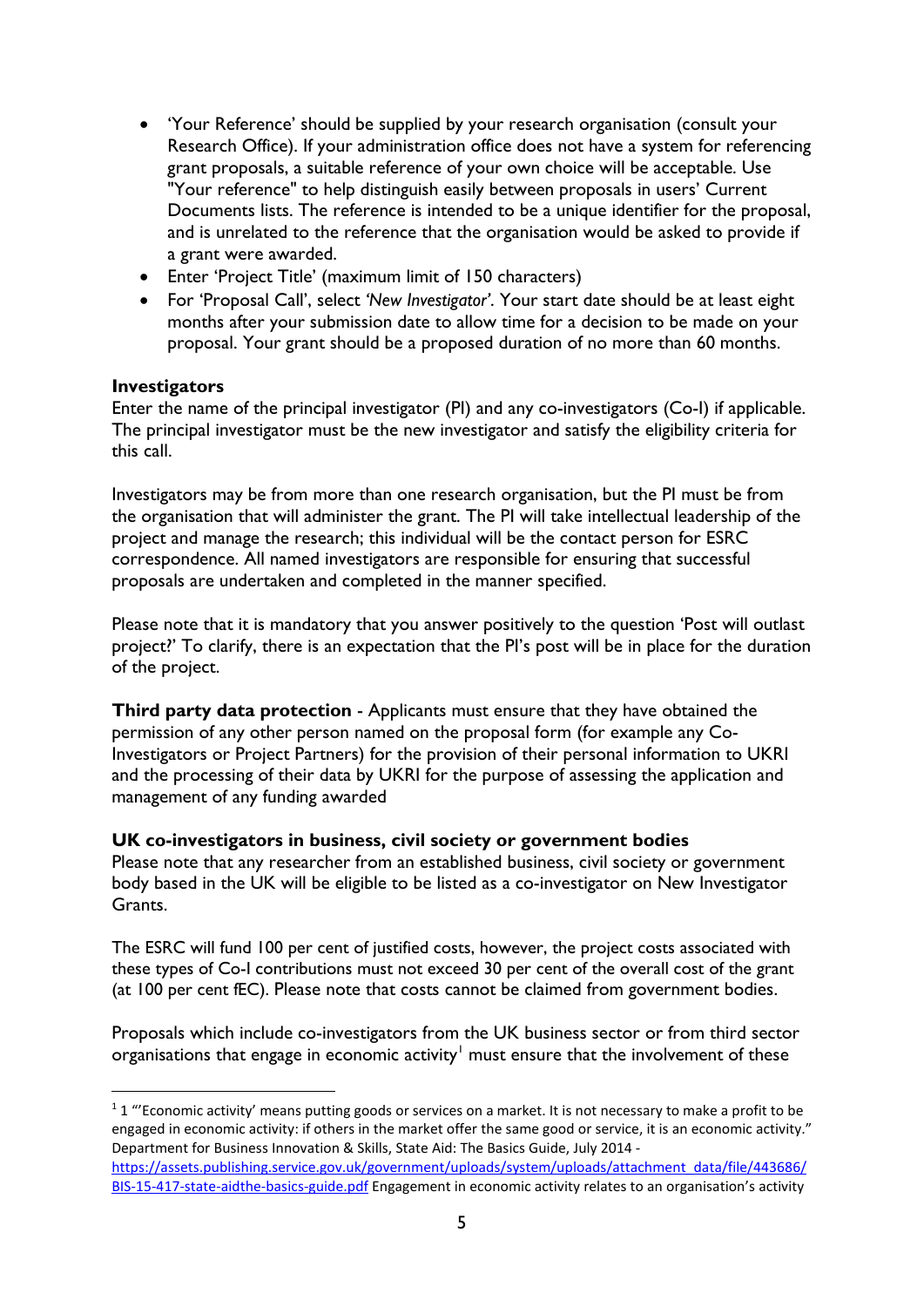organisations complies with any legislation applicable in the United Kingdom on or after 1 January 2021 that regulates the granting by a public sector body of any advantage which threatens to or actually distorts competition in the United Kingdom and/or any other country or countries ("UK Subsidy Control Framework"). Under UKRI grants terms and conditions RGC 2.3.1 it is the responsibility of the Research Organisation to ensure their use of the grant complies with such legislation and any breach of the UK Subsidy Control framework (or EU State Aid law if applicable) may require UKRI to recover some or all Grant funding, together with interest. For further information please refer to the BEIS guidance for Subsidy Control.

Proposals which include co-investigators from third sector organisations that are deemed **not** to engage in economic activity must provide evidence of this status in the Justification of Resources section of the proposal form.

On receipt of the proposal, eligibility of business, civil society or government body will not normally need to be checked if it is reasonably clear that they are appropriate to conduct the work. Where there is doubt, checks will be carried out should a positive funding decision be taken.

Potential UK co-investigators from business, civil society or government bodies should contact the Je-S Helpdesk ( $IeSHelp@ie-s.ukri.org$ ) if their organisation is not selectable as part of the Je-S person account registration process. These organisations will then be added to the Je-S database, which will allow relevant selection as part of the required person account registration process (that co-applicants are obliged to initiate, via the login page).

All project costs relating to UK business or civil society co-investigators must be prefixed as 'UK Co-I's business or civil society costs' and must be entered into the costs section on Je-S as follows:

Co-investigator 'time' allocation and salary costs must be entered under the standard 'Co-Investigator' section. (Please tick the 'Exception' box to ensure 100 per cent costs claimed). Other staff related costs whether, fieldwork, equipment or travel and subsistence should be entered in the 'Other DI' Section as exceptions and marked as Co-I costs.

All costs must be specifically justified, and applicants must explain why such costs are required to achieve the aims of the research project. Applicants must also state clearly in the 'Justification for Resources' attachment of the Je-S form which costs in the proposal relate to the UK co-investigator's business, civil society or government body. Please note that UK co-investigator's business or civil society salary costs should only be claimed where clear justification is provided as to why this cost cannot be met by the UK co-investigator's business or civil society organisation.

Host/submitting institutions are reminded that for calls that encourage non-academic Co-Is, a suitable support structure should be in place to assist them in registering for Je-S accounts and contributing to the research case.

For additional detailed guidance on ESRC's UK business, third sector or government body Co-Investigators policy, including costing guidance, please see:

rather than its legal form, therefore commercial companies, non-profit organisations, charities, public bodies and research organisations can all act as enterprises, depending on the activities they are involved in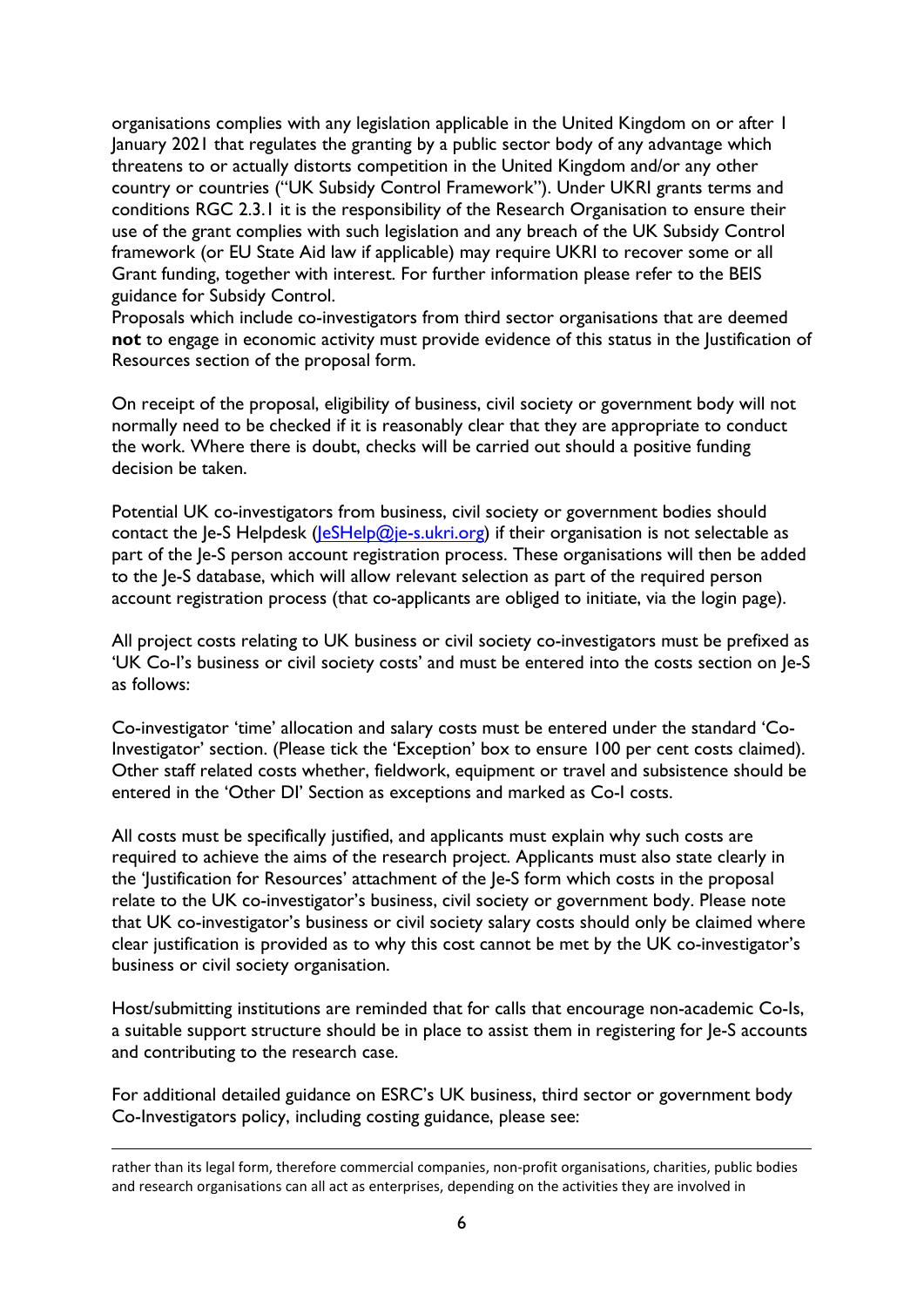[https://esrc.ukri.org/funding/guidance-for-applicants/inclusion-of-uk-business-third-sector-or](https://esrc.ukri.org/funding/guidance-for-applicants/inclusion-of-uk-business-third-sector-or-government-body-co-investigators-on-proposals/)[government-body-co-investigators-on-proposals/.](https://esrc.ukri.org/funding/guidance-for-applicants/inclusion-of-uk-business-third-sector-or-government-body-co-investigators-on-proposals/)

The ESRC 'Business, Third Sector and Government Body' Co-I policy does not apply to eligible PSRE organisations (see page 3 for eligibility ruling). Such organisations can apply under the standard fEC rules.

#### <span id="page-6-0"></span>**International co-investigators**

Please note that any academic researcher (PhD or equivalent) from an established international research organisation of comparable standing to an ESRC-eligible UK research organisation will be eligible to be listed as an international co-investigator under this scheme. International costs must not exceed 30 per cent of the full 100 per cent fEC cost of the grant.

Potential overseas-based co-investigators should contact the Je-S Helpdesk [\(JeSHelp@je](mailto:JeSHelp@je-s.ukri.org)[s.ukri.org\)](mailto:JeSHelp@je-s.ukri.org) if their organisation is not selectable as part of the Je-S person account registration process. These organisations will then be added to the Je-S database which will allow relevant selection as part of the required person account registration process (that co-applicants are obliged to initiate, via the login page).

International co-investigator salary costs should be entered under the 'Co-Investigator' section and should be marked as an 'Exception' using the tick box. Other staff related costs whether, fieldwork, equipment or travel and subsistence should be entered in the 'Other DI' Section as exceptions and marked as Co-I costs.

All costs must be specifically justified, and applicants must explain why such costs are required to achieve the aims of the research project. Applicants must also state clearly in the 'Justification for Resources' attachment of the Je-S form which costs in the proposal relate to international research organisations. Please note that international co-investigator salary costs should only be claimed where clear justification is provided as to why this cost cannot be met by the international research organisation.

For additional detailed guidance on ESRC's International Co-Investigators policy, including costing guidance, please see: https://esrc.ukri.org/funding/guidance-for-applicants/inclusionof-international-co-investigators-on-proposals/.

#### <span id="page-6-1"></span>**Objectives**

List the objectives of your research in order of priority. *(4000 character limit)*

The objectives of the proposed project should be listed in order of priority and should be those that the Investigators would wish the Council to use as the basis for evaluation of work upon completion of any grant awarded.

#### <span id="page-6-2"></span>**Summary**

Provide a plain English summary of the research you propose to carry out in a language that could be publicised to a general, non-academic audience. Please note that this section will be made available on the Gateway to Research database, therefore applicants should ensure confidential information is not included in this section *(4000 character limit).*

This section should include the following: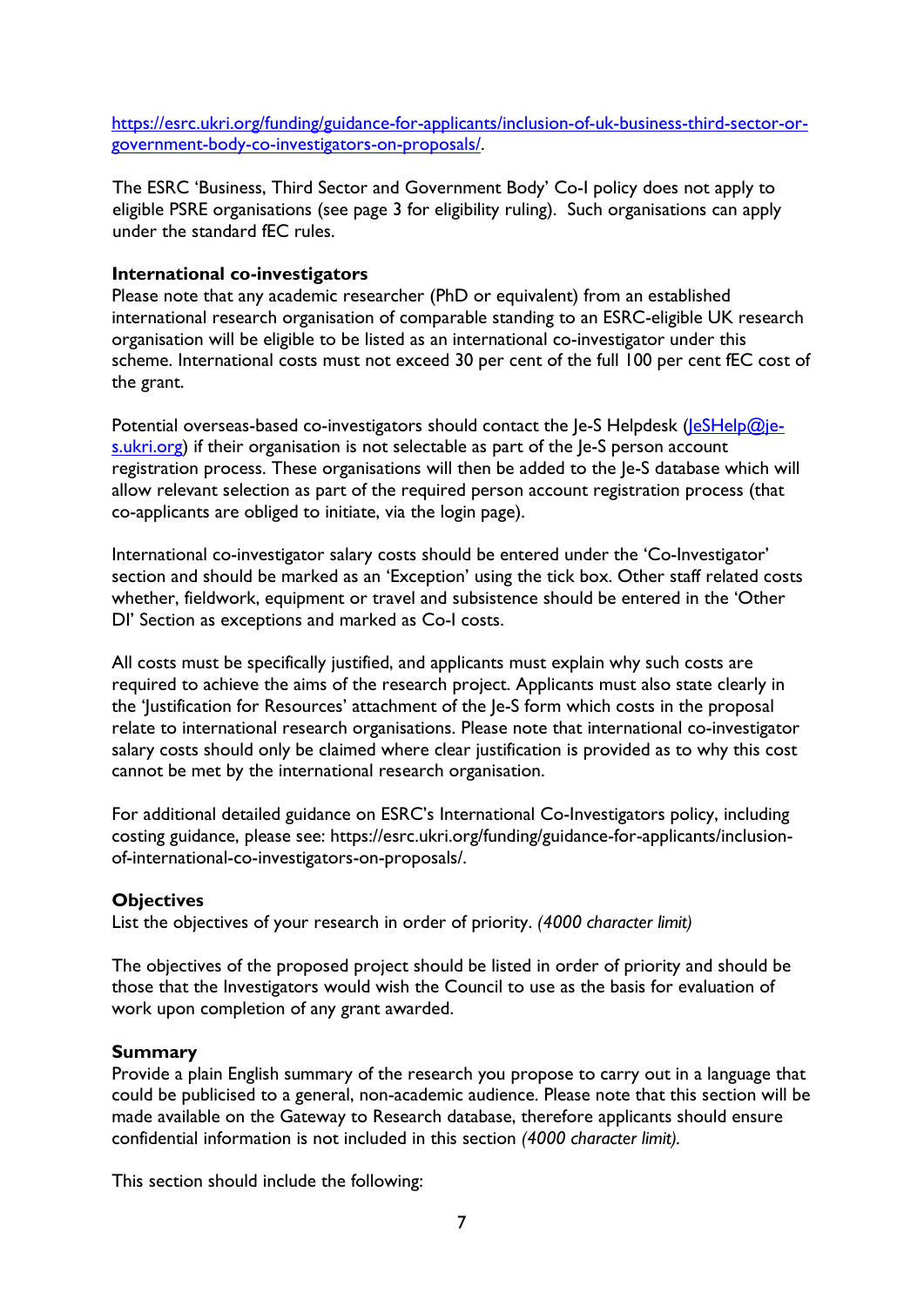- The context of the research
- Its aims and objectives
- Its potential applications and benefits

### <span id="page-7-0"></span>**Academic beneficiaries**

Please summarise how your proposed research will contribute to knowledge, both within the UK and globally. This should include how the research will benefit other researchers in the field and identify whether there are any academic beneficiaries in other disciplines and, if so, how they will benefit and what will be done to ensure that they benefit.

Please list any academic beneficiaries from the research and give details of how they will benefit and how the results of the proposed research will be disseminated. Also describe the relevance of the research to beneficiaries. *(4000 character limit)*

Please note that this section may be published to demonstrate the impact of Research Council-funded research. Please ensure confidential information is not included in this section.

For further detailed guidance please access the helptext page linked to this Je-S section.

### <span id="page-7-1"></span>**Staff duties**

Summarise the duties of the staff members that will be involved in your project, including the applicants. Ensure that it is clear why it is necessary for this person to perform this role at the resource level you have requested. *(2000 character limit)*

#### <span id="page-7-2"></span>**Ethical information**

This section must be comprehensively addressed. *(4000 character limit)*

Applicants must ensure the proposed research will be carried out to a high ethical standard and must clearly state how any potential ethical and health and safety issues have been considered and will be addressed ensuring that all necessary ethical approval is in place before the project commences and all risks are minimised.

The ESRC's Framework for Research Ethics [\(https://esrc.ukri.org/funding/guidance-for](https://esrc.ukri.org/funding/guidance-for-applicants/research-ethics/)[applicants/research-ethics/](https://esrc.ukri.org/funding/guidance-for-applicants/research-ethics/) ) contains a full explanation of our approach, with guidance for applicants.

### <span id="page-7-3"></span>**Other support**

Enter details of any support sought or received from any other source for this or other research in the same field in the past three years. Complete all fields for support either received or pending a decision. Contributions from project partners should not be entered here - they should be detailed in the project partners section.

### <span id="page-7-4"></span>**Related/previous proposals**

Please state whether your application under this call is related to any proposals previously submitted to us. The ESRC does not allow the resubmission of any previously unsuccessful proposal (including proposals previously submitted to another Research Council), unless explicitly invited to resubmit. Please see ESRC's policy on resubmissions at [https://esrc.ukri.org/funding/guidance-for-applicants/resubmissions-policy//](https://esrc.ukri.org/funding/guidance-for-applicants/resubmissions-policy/) on the ESRC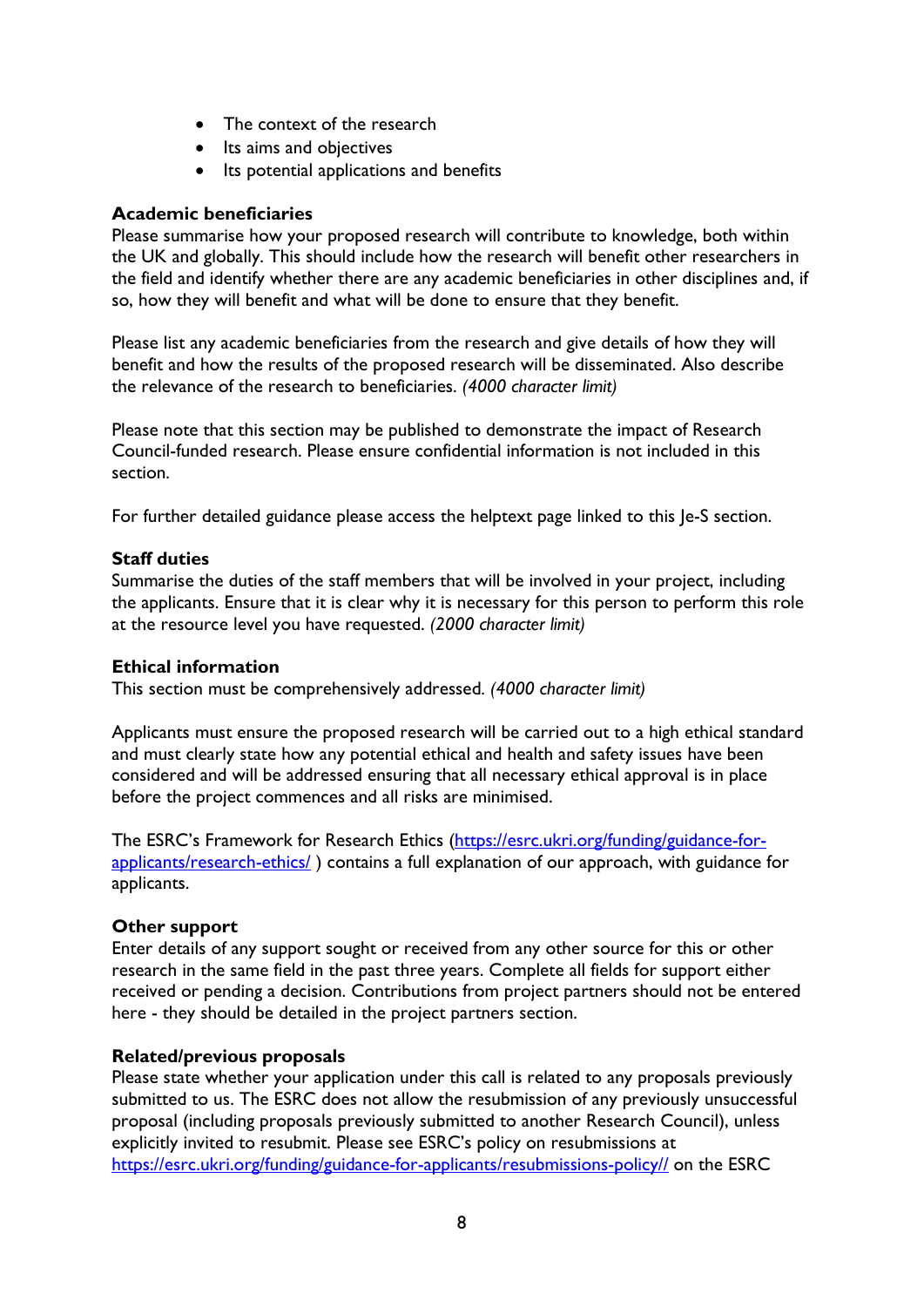website, including definitions of what constitutes a resubmission. Resubmissions must be accompanied by a covering letter (as an 'other' attachment) briefly explaining the reason for resubmission and the changes made to the proposal. You must detail the appropriate related proposal and its relationship here. Select 'Related Proposals', then 'Add New Related Proposal Item' before entering the details of any related proposals.

Please enter the reference numbers of any support sought or received from us in the past five years via the 'Previous proposals' section. Please note that this only relates to previous ESRC research grants.

Your proposal will not be considered if any reporting requirement on an ESRC grant held by any of the applicants is overdue. Some ESRC grants require formal progress reports. Where such a grant is held by one of the applicants an up-to-date report should be included with this proposal. Where any applicant holds a current ESRC grant but a formal report is not required, a progress report of a maximum of 1,000 words should be provided.

#### <span id="page-8-0"></span>**Staff**

If your project requires staff other than the team of investigators, their details should be entered here. 'Directly Allocated staff' are those who will be working directly on the project, but whose involvement on the grant can only be based on an estimate of the time the work will take (eg investigators). 'Directly Incurred staff' are those whose time on the project is actual, auditable and verifiable (eg researchers and technicians). It is also possible to capture Researcher salary costs under the exceptions (100% contribution) cost type, if they are international based.

ESRC allows the inclusion of non-UK based investigators and business, third sector or government body co-investigators on all of its grant funding schemes, and will fund 100 per cent of justified costs. Details of the Co-Investigator salary costs should be entered via the 'Co-Investigator' section and marked as 'Exception' to identify that these should be paid at 100 per cent.

All other international Co-Investigator associated costs whether, fieldwork, equipment or travel and subsistence should be entered in the 'Other DI' Section as exceptions and marked as Co-I costs.

New Investigator Grants do not allow for the inclusion of associated studentships.

### <span id="page-8-1"></span>**Resources**

This call is subject to the full Economic Cost (fEC) funding model. The call is for applications ranging from £100,000 to £300,000 (100 per cent fEC) for a period of up to five years. If successful, ESRC will meet 80 per cent of the full economic costs on proposals submitted and the host institution is expected to support the remaining 20 per cent.

An explanation of the cost headings can be found in the Je-S helptext under the Costings heading within Standard Proposals: [https://je](https://je-s.rcuk.ac.uk/Handbook/pages/GuidanceonCompletingaStandardG/Costings.htm)[s.rcuk.ac.uk/Handbook/pages/GuidanceonCompletingaStandardG/Costings.htm.](https://je-s.rcuk.ac.uk/Handbook/pages/GuidanceonCompletingaStandardG/Costings.htm)

All resources requested must be fully justified in the 'Justification of resources' attachment.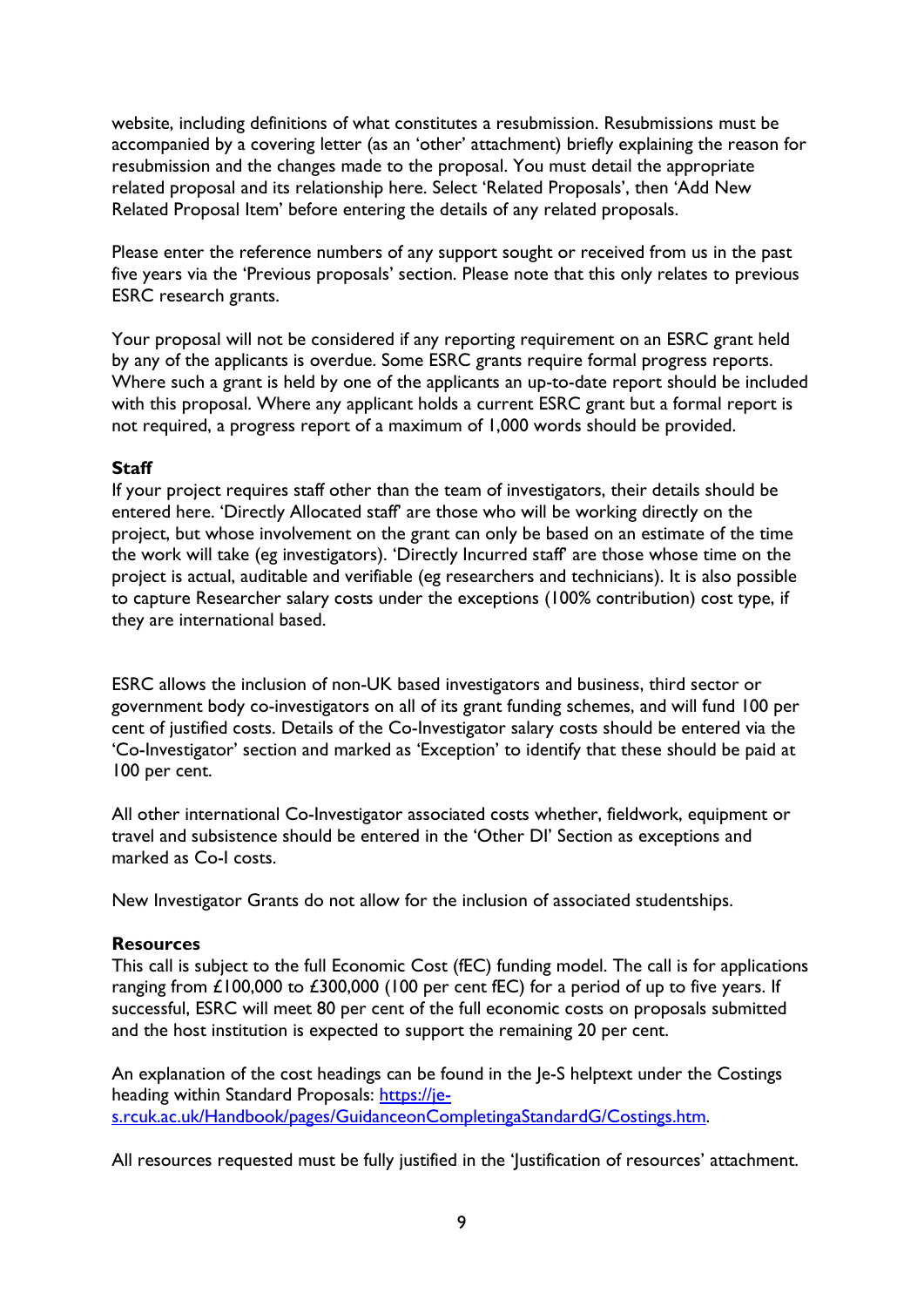The following paragraphs provide guidance on how to enter different types of resource within the Je-S proposal, and any supporting documentation that may be required. For more detailed guidance see the relevant Je-S helptext.

**T&S** - add each item of travel and subsistence required for your project. This includes travel for both research activities and for those contributing to knowledge exchange and the delivery of impact activities. You should indicate the calculations upon which this figure is based in the 'Destination and Purpose' box. Please note that prior to travel overseas the grant holder must check with the Finance Office at the hosting Research Organisation to ensure that travel is permissible, and not against the advice of the Foreign and Commonwealth Office [\(www.fco.gov.uk\)](http://www.fco.gov.uk/).

**Equipment** - enter any items of equipment costing £10,000 or more (including VAT) in this section. The actual level of funding sought from the ESRC should also be entered in this section.

For items of equipment costing between £10,000 and RCUK equipment purchase threshold value  $(L115,000)$ , the research organisation will need to provide extra justification for these items in the 'Justification of Resources' attachment, providing evidence of an evaluation of the use of existing relevant capital assets to confirm why this existing equipment is not sufficient. Host ROs are expected to make a contribution towards the cost of the equipment in the order of 50% of the cost, therefore equipment should be costed at 50% of the full cost only.

All requests for items of equipment costing above the RCUK equipment purchase threshold  $(E115,000)$  should be accompanied by a two-page business case (to be included as an attachment within the equipment screen and not the attachments section) outlining the strategic need for the equipment. RCUK will decide the strategic location for these items and will potentially fund them at 100 per cent. The ESRC will have flexibility in relation to the funding of equipment to negotiate with potential grant recipients to achieve best value from the limited funds at its disposal.

For all items of equipment requested above the RCUK equipment purchase threshold  $(E115,000)$  three equipment quotations must be provided. Where you believe that there are less than three potential suppliers for an item you should explain this in the 'Justification of Resources' attachment and upload two blank documents as equipment quotes. For items of equipment which cost less than the RCUK equipment purchase threshold it is optional to provide quotations and up to three can be uploaded.

**Social surveys** - Social survey costs which are being sub-contracted should be included under this section and are eligible for fEC exception funding at 100 per cent (for the amount sought from the Council). (See 'other directly incurred costs' section if surveys are to be done using in-house resources.)

**Other directly incurred costs** - including justified; project specific consumables, consultancy fees, equipment costing less than £10,000, recruitment and advertising costs.

Costs for social survey work proposed to be done using in-house resources should also be included under this section and will be funded at the standard 80 per cent fEC funding rate. Proposals including such costs will need to fully justify why the work should not be subject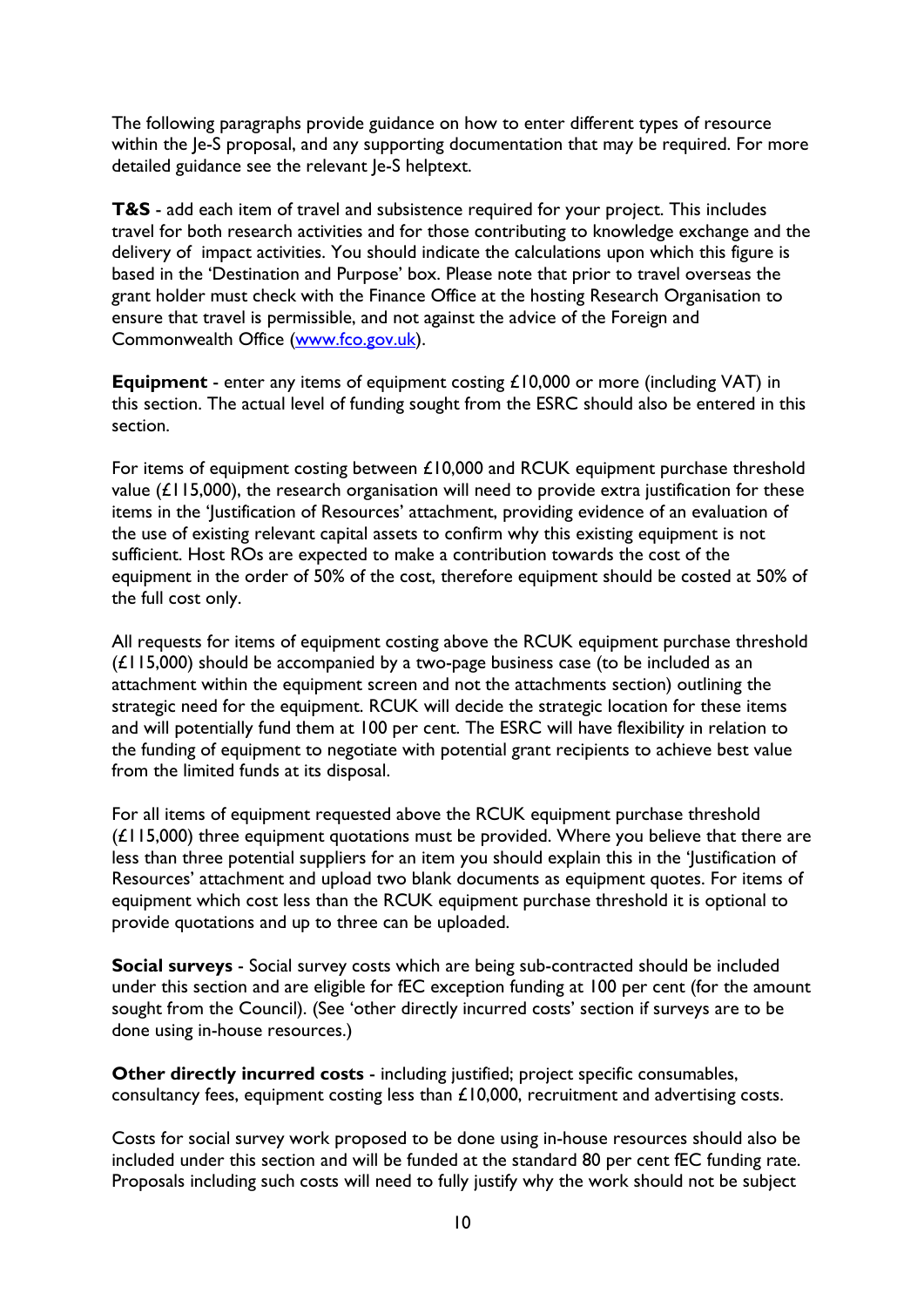to external competition, and provide benchmarking or other data to support a case that best value for money is being achieved through using research organisation staff rather than external contractors.

All costs relating to UK business and/or civil society co-investigators and/or international co-investigators must be specifically justified, and applicants must explain why such costs are required to achieve the aims of the research project. Applicants must also state clearly in the 'Justification for Resources' attachment of the Je-S form which costs in the application relate to UK business, civil society or international research organisations. Please note UK business, civil society and international co-investigator salary costs should only be claimed where clear justification is provided as to why this cost cannot be met by the UK business, civil society or international research organisation.

To enable UKRI to meet transparency and external audit requirements all overseas costs must be identified in the free text box using the format '**Organisation**(eg Overseas RO): **Country** (Oversea Country) **Cost Category** (eg staff/T&S/other DI costs) **Cost Description** (eg PDRA/flights/workshops etc)

**Other directly allocated costs** - including support staff salaries, a share of the costs of departmental support staff and the costs of access to major research facilities.

#### <span id="page-10-0"></span>**Estates and indirect costs**

Estate and indirect costs are specific to each research organisation, and do not require justification in your case for support.

Research organisations that have implemented the TRAC costing methodology and have passed the Quality Assurance process should apply their own estate and indirect costs. Non-research organisations that are not required to implement TRAC must have a robust costing methodology in place that has been validated in order to apply their own estates and indirect cost rates. The standard default rates should be used where research organisations have not yet developed their own rates.

Your Research Office will be able to assist with this section.

Where an individual will be working away from the Research Organisation on long-term secondment for a period in excess of six months during the project, estates costs should not be charged for the period of secondment. No reduction should be made for shorter term absence.

#### <span id="page-10-1"></span>**Project partners**

If you have secured a commitment from another organisation or funding body to provide additional resources for this project, the details of that support should be entered here. Each project partner added to the proposal must hold a letter of support from each partner organisation confirming the level of support specific to this proposal. This must be included as an attachment via the Project Partner details screen (not in the attachments section). Project partner letters of support can be accepted as an email version, but all letters of support **must** be signed by the relevant member of the Project Partner organisation and **must** be dated within six months of the proposal submission date.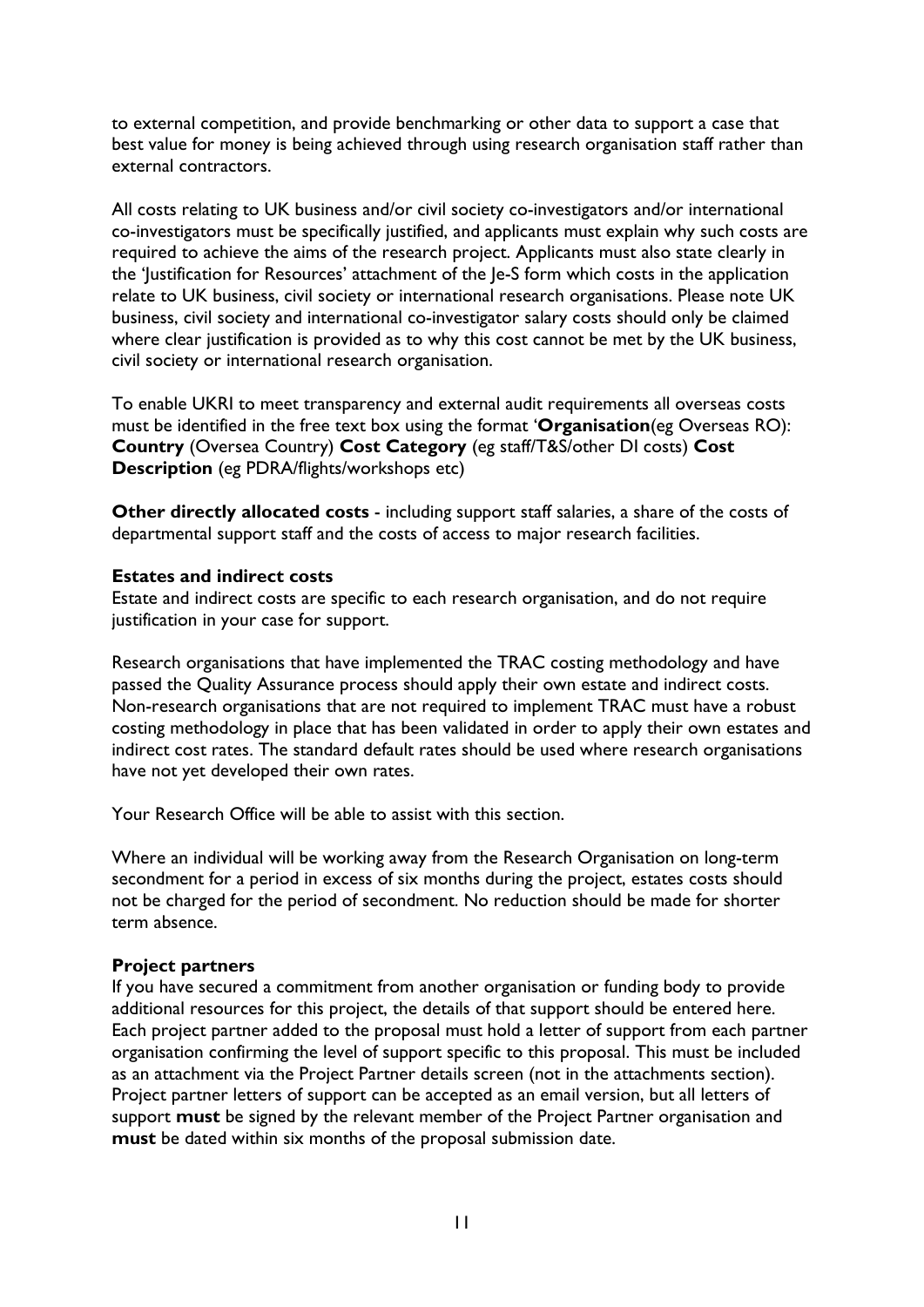### <span id="page-11-0"></span>**Timetable**

Provide a clear timetable for the project and the intended progress of the research through the different stages. This helps referees to assess the proposed approach, and facilitates monitoring. The stages are defined broadly and are not intended to impose any model of research. In some cases (eg theoretical work) not all stages will be applicable. 'Preparation and design work' refers to research instruments, work guidelines, samples etc., not to the overall design of the project, which should be completed before you complete the proposal. The timetable should demonstrate that the research has been properly planned and the time needed to complete it, including dissemination activities, has been carefully estimated.

Your planned timetable can be expanded upon if necessary within your case for support.

### <span id="page-11-1"></span>**Data collection**

Applicants must adhere to ESRC policy. Please refer to the full statement on data management planning and datasets deposition requirements for data intensive investments in the ESRC Research Data Policy (https://esrc.ukri.org/funding/guidance-for-grantholders/research-data-policy/) and in the Research Funding Guide (https://esrc.ukri.org/funding/guidance-for-applicants/research-funding-guide/). Explain clearly how you will meet these requirements if relevant to your proposal. Complement but do not duplicate the information provided in the Data Management Plan as explained below.

### <span id="page-11-2"></span>**Reviewers (academic and user)**

Nominate two academic and two non-academic/user reviewers. These people must not be from the same research organisation as any of the investigators on the project, and should not represent potential conflicts of interest. Agreement should be sought from nominated reviewers before their details are submitted. We may contact one of each 'type' of reviewer to assist in the peer review of your proposal.

Proposals will not be disadvantaged by the absence of nominated reviewers.

## <span id="page-11-3"></span>**Classifications**

Please identify whether the research will involve significant collaborative contributions from colleagues outside of the UK. If 'yes' please expand within the 'Case for Support' attachment.

## <span id="page-11-4"></span>**User involvement**

'Users' are individuals, groups or organisations who have an interest in or may benefit from the research. Users may be from the public sector, commercial private sector, civil society or the wider public in general. Engaging users in your research from its conception and development and throughout the research lifecycle is likely to increase the impacts achieved. Applicants should expand upon how the proposed work will be managed to engage users and beneficiaries in the Case for Support attachment.

If 'Users' have been/will be engaged with your research project, please specify the nature of their engagement by selecting from the drop-down list:

- Design
- Execution
- Dissemination
- Training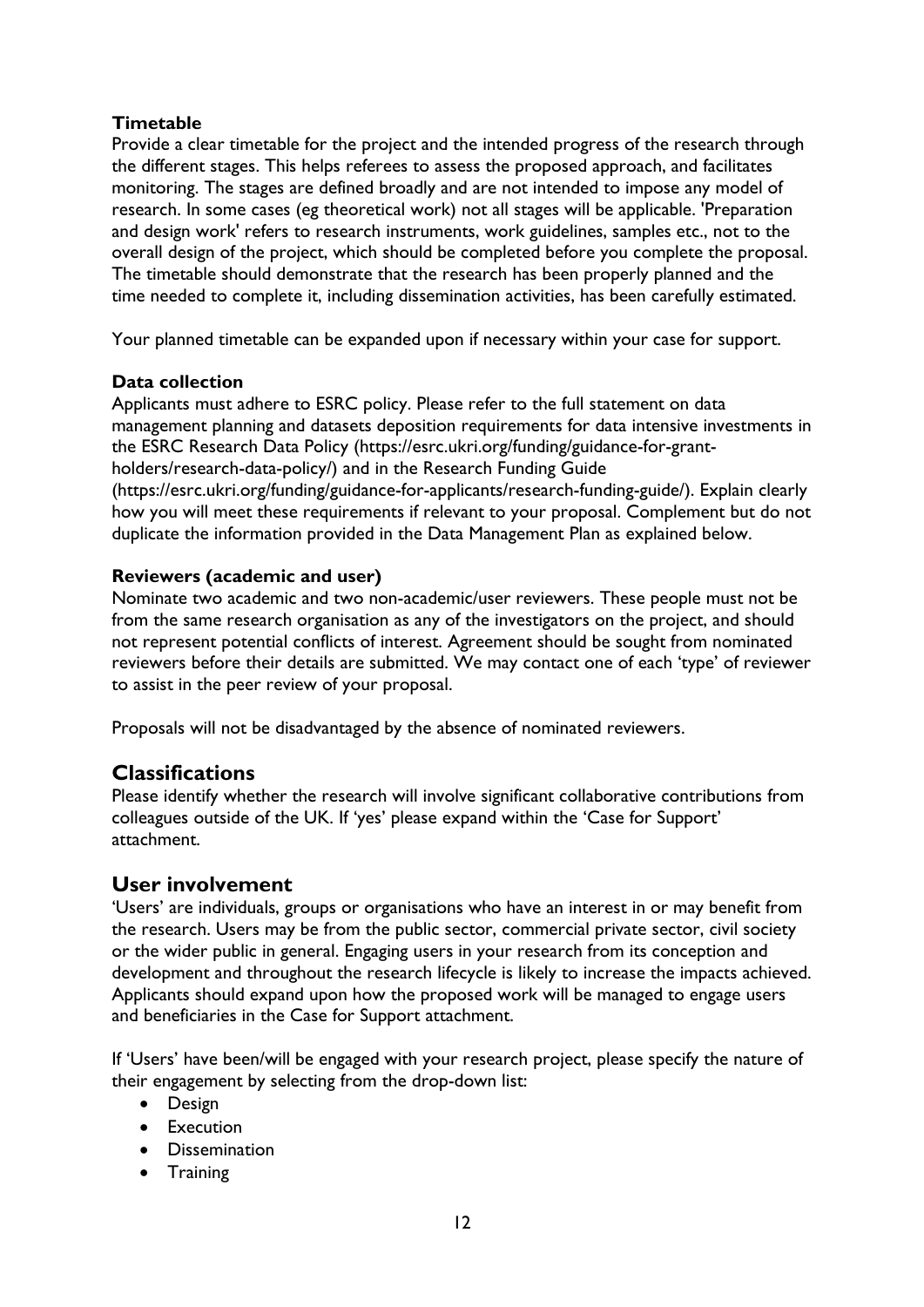There is also an option to record a 'not applicable' selection. It is a mandatory requirement that at least one option is selected.

## <span id="page-12-0"></span>**Attachments**

It is important that applicants **only submit the supporting attachments specified in this document**. We reserve the right to reject applications that do not include the required attachments or include attachments not specified in this guidance. It is recommended that attachments are uploaded in PDF (rather than Word) format, to ensure unsupported font type issues do not cause problems with maximum length requirements, please see Je-S guidance; [https://je-](https://je-s.rcuk.ac.uk/Handbook/pages/SystemRequirementsFormatsandSa/SystemRequirementsFormatsandSa.htm)

[s.rcuk.ac.uk/Handbook/pages/SystemRequirementsFormatsandSa/SystemRequirementsForma](https://je-s.rcuk.ac.uk/Handbook/pages/SystemRequirementsFormatsandSa/SystemRequirementsFormatsandSa.htm) [tsandSa.htm](https://je-s.rcuk.ac.uk/Handbook/pages/SystemRequirementsFormatsandSa/SystemRequirementsFormatsandSa.htm)

The following are mandatory Je-S attachments for this call:

- Case for support (six sides of A4 maximum)
- Justification of resources (two sides of A4 maximum)
- Data Management Plan (for grants planning to generate data, three sides of A4 maximum)
- CV(s) (two sides of A4 maximum for each named researcher)
- Mentor statement and CV (two sides of A4 maximum)
- Statement of eligibility and skill development programme (two sides of A4 maximum)

List of Publications, Letter of Support, Proposal Cover Letter, Facility form, Final/Interim Report and Other are optional attachments and should be included where necessary. **Important note:** If you are unclear about whether you can include a specific attachment please contact **esrcenquiries@esrc.ukri.org** for advice, as unrequested attachments can hinder the processing of your application.

ESRC reserves the right to return or reject applications that include attachments not permitted on this call.

## <span id="page-12-1"></span>**Case for support (***maximum of six sides of A4)*

This is the body of your research proposal and must include, but is not limited to, the following sections:

### **Research project**

- An introduction setting the aims and objectives of the study in context. This should briefly sketch the main work on which the research will draw, with references. Any relevant policy or practical background should also be included. A clear link must be made between the aims and objectives and the scope and theme of the call.
- The detailed research questions to be addressed should be clearly stated.
- Clearly state and describe both the framework and specific methods for analysis proposed, and explain the reasons for their choice. Particular care should be taken to explain any innovation in the methodology or methods, or how different methodologies or methods may be combined.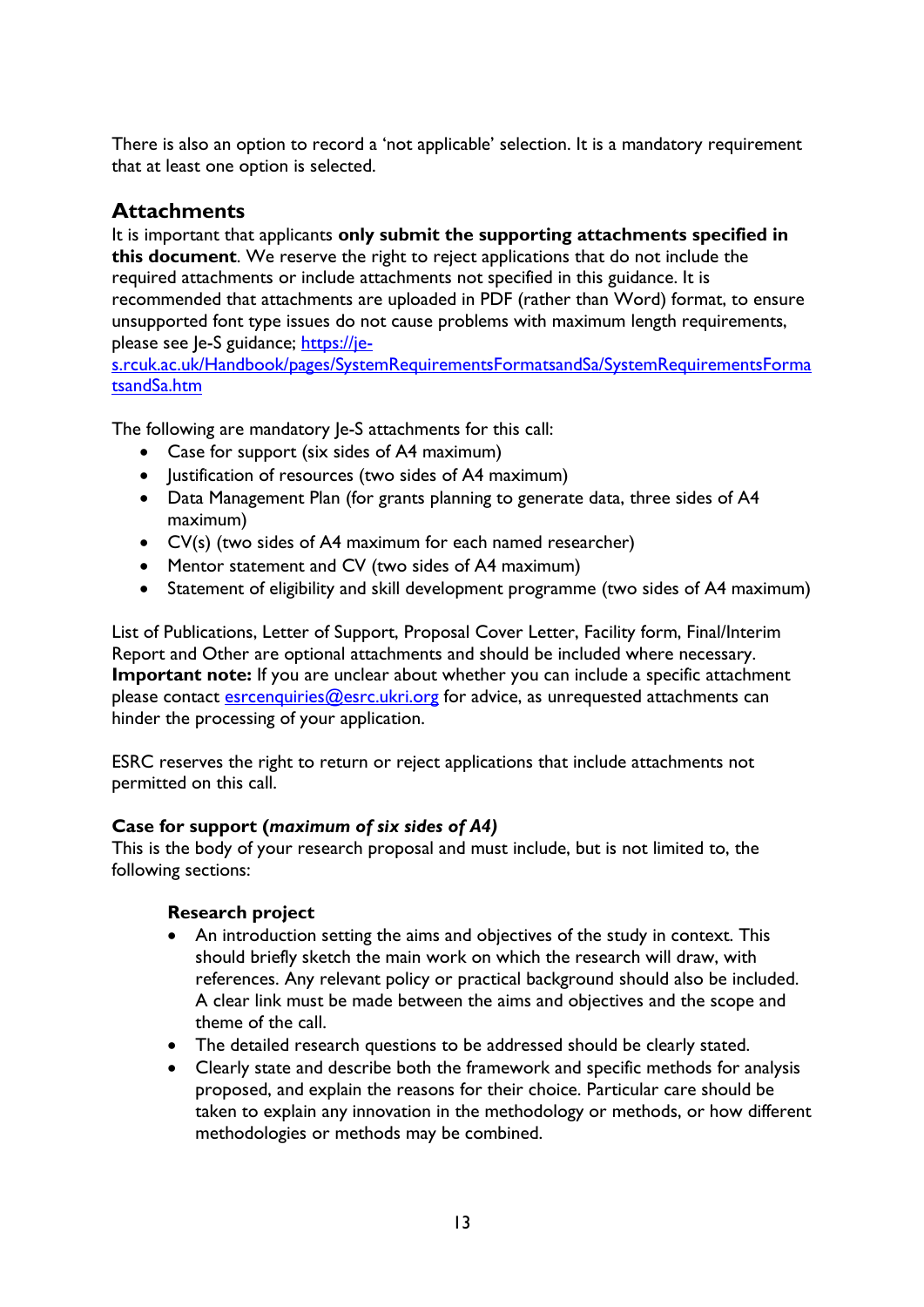- If the research involves data collection or acquisition you must demonstrate that you have carried out a datasets review, and explicitly state why currently available datasets are inadequate for the proposed research.
- The data, materials or information to be collected should be clearly stated, and the methods for achieving this explained. Where sampling is involved, the sampling frame, population and sample sizes, the sample design and arrangements for any pilot should be specified, and the reasons given for the procedures adopted. Where access to people or archives is needed, indicate clearly the records, population or samples to be consulted, and any permissions already obtained.
- ESRC is committed to funding excellent research which is also adventurous, speculative and innovative, and with the potential for scientific and/or user impact. Where there are risks associated with such research please outline any measures which will be taken to mitigate them.
- It is vital that the economic and social impact of all projects funded by ESRC is maximised. Consider potential beneficiaries and users involved in the development of the proposal and the delivery of the grant where appropriate. This should cover who will benefit from the proposed research, and the relevance of the research to these beneficiaries.
- Explain what steps you will take to provide opportunities for users to benefit from your research, and to ensure that your research has maximum economic and societal impact.
- Indicate the expected outputs both academic and those orientated to (potential) users (eg articles, papers, datasets, events). Where possible, describe the expected impact.
- Include details of any potential for linkages to other research activities (for example, those supported by other funding bodies in the UK or beyond) or for international collaboration.

The case for support should be a self-contained description of the proposed work with relevant background and references and should not depend on additional information such as the inclusion of external links. Peer reviewers are advised to base their assessment on the information contained within the application and are under no obligation to access such links (so they should not be used to provide critical information).

### **Research organisation and mentor**

- Applicants must clearly justify their choice of RO and mentor(s). Mentors should not normally be the applicant's former PhD supervisor.
- Applicants must also justify any proposed research visits to overseas institutions. Where such a trip is planned, a letter of support from the overseas host institution must be included with the proposal.

The bibliography for references cited in the proposal, including the Case for Support, must be attached under the 'list of publications' document. A list of the most relevant and recent publications of applicants should be included in the applicant CV.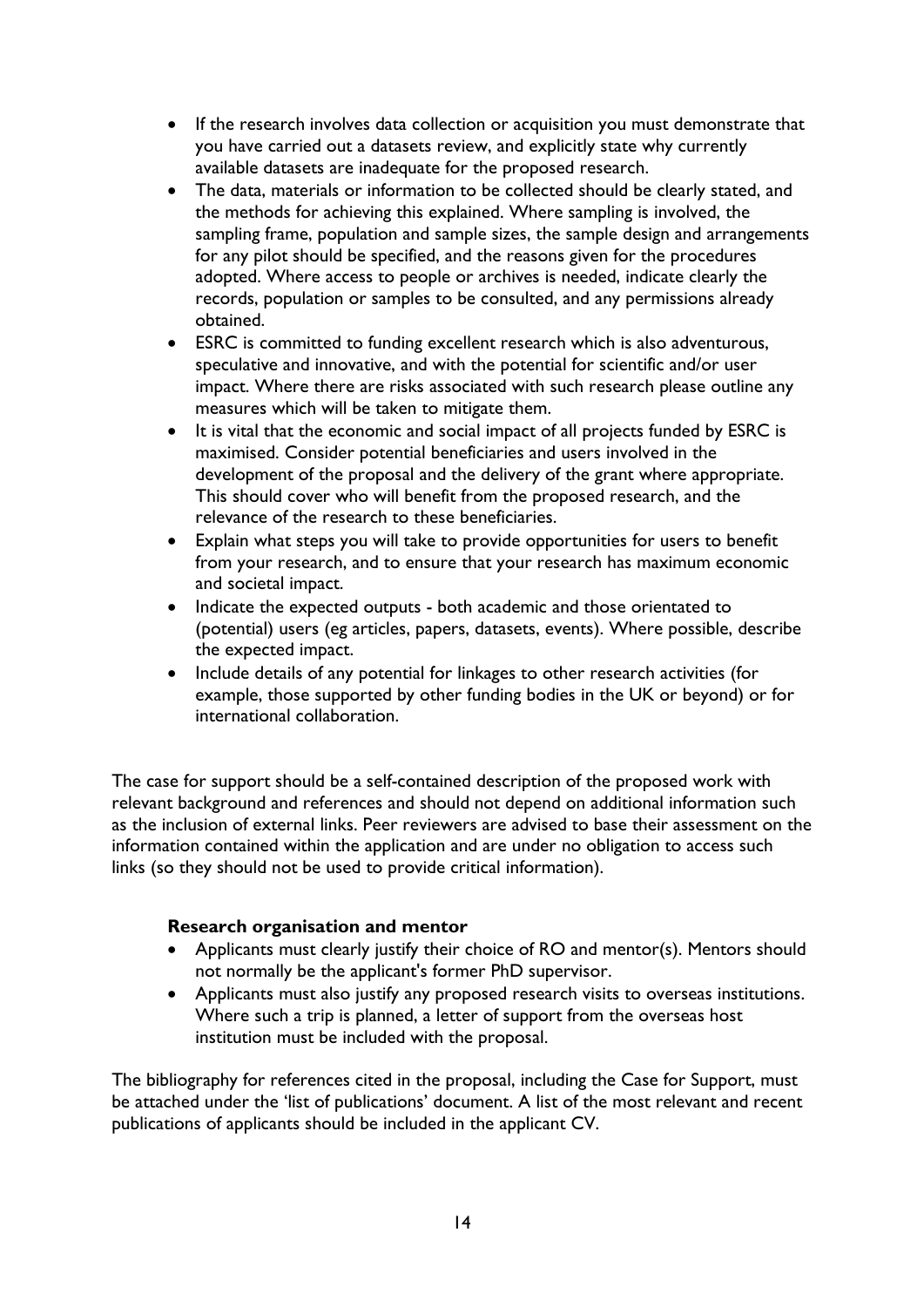### <span id="page-14-0"></span>**Justification of resources** *(maximum of two sides of A4)*

A two-side A4 statement justifying that the resources requested are appropriate to undertake the research project.

The justification of resources should explain why the resources requested are appropriate for the research proposed, taking into account the nature and complexity of the research proposal. It should not be simply a list of the resources required, as this is already given in the Je-S form. Where you do not provide explanation for an item that requires justification, it will be cut from any grant made.

Proposals which include co-investigators from third sector organisations that are deemed **not** to engage in economic activity must provide evidence of this status within the Justification of Resources statement.

Please refer to the joint Research Council Je-S [https://je](https://je-s.rcuk.ac.uk/Handbook/pages/GuidanceonCompletingaStandardG/CaseforSupportandAttachments/ESRCSpecificRequirements.htm)[s.rcuk.ac.uk/Handbook/pages/GuidanceonCompletingaStandardG/CaseforSupportandAttach](https://je-s.rcuk.ac.uk/Handbook/pages/GuidanceonCompletingaStandardG/CaseforSupportandAttachments/ESRCSpecificRequirements.htm) [ments/ESRCSpecificRequirements.htm](https://je-s.rcuk.ac.uk/Handbook/pages/GuidanceonCompletingaStandardG/CaseforSupportandAttachments/ESRCSpecificRequirements.htm) for further guidance.

#### <span id="page-14-1"></span>**Data Management Plan** *(maximum of three sides of A4)*

It is a requirement of the ESRC Research Data Policy [https://esrc.ukri.org/funding/guidance](https://esrc.ukri.org/funding/guidance-for-grant-holders/research-data-policy/)[for-grant-holders/research-data-policy/](https://esrc.ukri.org/funding/guidance-for-grant-holders/research-data-policy/) that all applicants planning to generate data as part of their grant must include a Data Management Plan. The Data Management Plan should be used as an opportunity to describe how the data, ie primary input into research and firstorder results of that research, are going to be managed - starting from planning for research and through the life-cycle of the grant until data is accepted for archiving by the UK Data Service.

The ESRC recognises the importance of research data quality and provenance. Research data generated by ESRC-funded research must be well-managed by the grant holder during the grant period to enable their data to be exploited to the maximum potential for further research. For further guidance see the Je-S Helptext.

#### <span id="page-14-2"></span>**CV** *(maximum of two sides of A4 per applicant)*

A CV for each applicant, named research staff member and consultant must be included. This should include contact details, qualifications (including class and subject), academic and professional posts held since graduation, a list of the most relevant and recent publications, and a record of research funded by the ESRC and other bodies. This should not exceed two A4 sides.

The PI's CV must include:

- PhD submission date whether academic employment has been on a full- or part-time basis**:**
- career breaks must be clearly articulated.
- **whether the applicant is in a permanent post, and if so, whether their post is primarily research or teaching, or a mixture of both:** this will be used by ESRC for internal purposes, to monitor the status of applicants and to contribute to the further development of this scheme**.**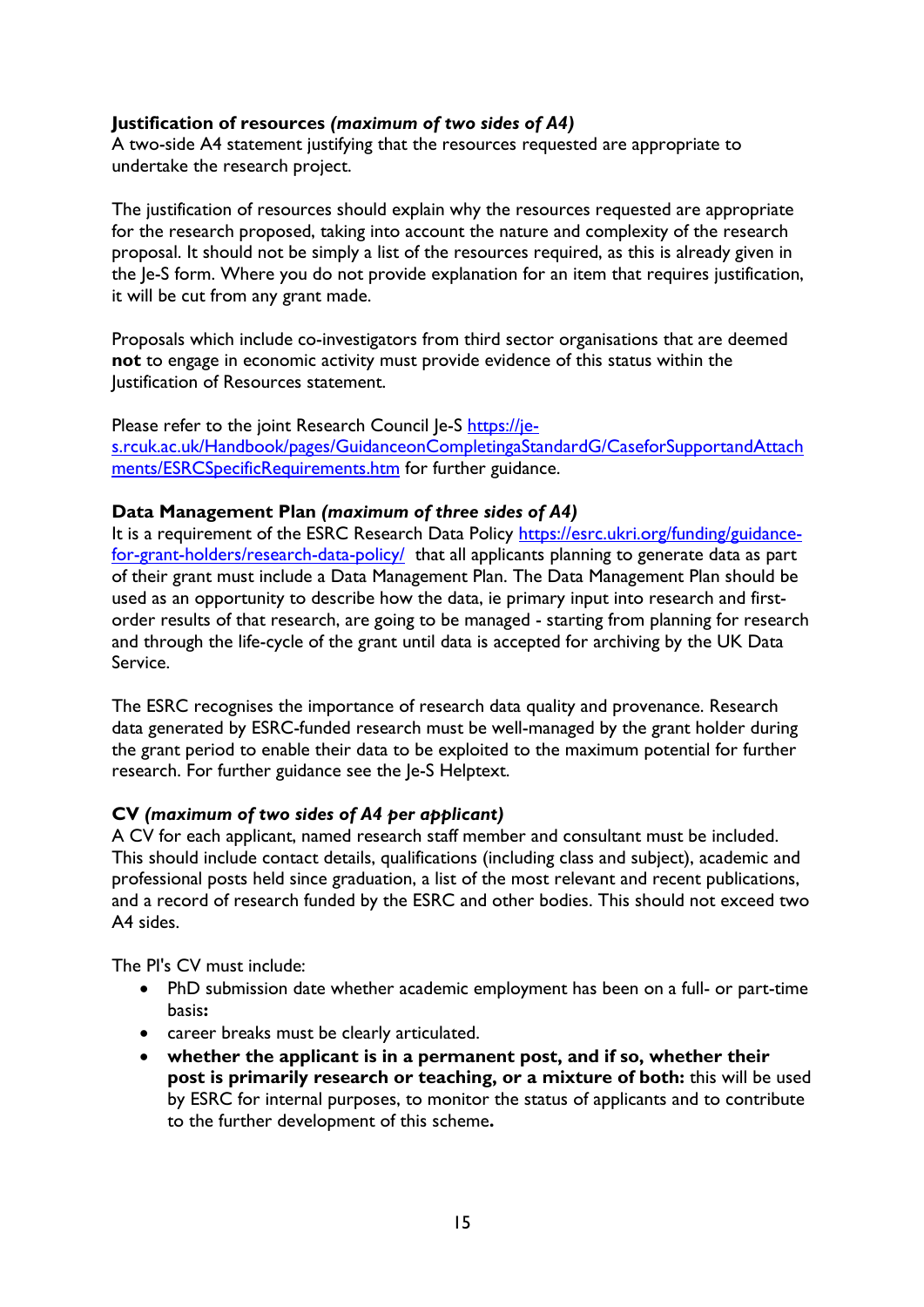### <span id="page-15-0"></span>**List of publications**

The bibliography for references cited in the proposal only should be attached. Please note publications not cited in the proposal should not be added here. A list of the most relevant and recent publications by the applicant should be included in the applicant CV.

#### <span id="page-15-1"></span>**Final/interim reports** *(maximum of three sides of A4)*

All current grant holders must submit a progress report on their current grants with any new application. Details should include the output records submitted by the applicant to the Researchfish system. The progress reports must not exceed three A4 sides per project. As part of this all current and past grant holders must ensure that the output records for current and past awards on Researchfish are up-to-date, as this information might be taken into account.

### <span id="page-15-2"></span>**Proposal cover letter/letter of support** *(maximum of one side of A4 per document)*

If this proposal is an invited resubmission to the ESRC, the appropriate cover letter(s) must be included. A covering letter summarising the major revisions must accompany the proposal. General cover letters must not be included.

Proposal cover letter attachment type can be used to upload a declaration of interest [https://webarchive.nationalarchives.gov.uk/20200929010642/https://www.ukri.org/files/legacy](https://eur01.safelinks.protection.outlook.com/?url=https%3A%2F%2Fwebarchive.nationalarchives.gov.uk%2F20200929010642%2Fhttps%3A%2Fwww.ukri.org%2Ffiles%2Flegacy%2Fdocuments%2Fdeclarationofinterests-applicants-pdf%2F&data=04%7C01%7CJulian.Style%40esrc.ukri.org%7Cfa4eda9777214479056c08d88be3defa%7C2dcfd016f9df488cb16b68345b59afb7%7C0%7C0%7C637413158094663635%7CUnknown%7CTWFpbGZsb3d8eyJWIjoiMC4wLjAwMDAiLCJQIjoiV2luMzIiLCJBTiI6Ik1haWwiLCJXVCI6Mn0%3D%7C1000&sdata=8o%2B7HrekVY734FFX2cE4ixxZFPJ71UKWBjm%2F%2BcX74fs%3D&reserved=0) [/documents/declarationofinterests-applicants-pdf/,](https://eur01.safelinks.protection.outlook.com/?url=https%3A%2F%2Fwebarchive.nationalarchives.gov.uk%2F20200929010642%2Fhttps%3A%2Fwww.ukri.org%2Ffiles%2Flegacy%2Fdocuments%2Fdeclarationofinterests-applicants-pdf%2F&data=04%7C01%7CJulian.Style%40esrc.ukri.org%7Cfa4eda9777214479056c08d88be3defa%7C2dcfd016f9df488cb16b68345b59afb7%7C0%7C0%7C637413158094663635%7CUnknown%7CTWFpbGZsb3d8eyJWIjoiMC4wLjAwMDAiLCJQIjoiV2luMzIiLCJBTiI6Ik1haWwiLCJXVCI6Mn0%3D%7C1000&sdata=8o%2B7HrekVY734FFX2cE4ixxZFPJ71UKWBjm%2F%2BcX74fs%3D&reserved=0) any private, personal or commercial interests relating to an application for funding to the ESRC must be declared.

Where the proposal includes an extended visit to an overseas institution, a letter of support from the overseas host institution must be included with the proposal.

Exceptionally letters of support can be submitted as part of a proposal, provided they are essential to the successful conduct of the research (eg confirming access to datasets, or confirming access to or use of the facilities provided by named organisations). Letters of support can be accepted by email, and must be signed and dated within six months of the proposal submission date. General letters of support that are not essential for the successful conduct of the research or do not confirm any specific contribution to the project should not be included.

Where an applicant is proposing an advisory group for their project, letters of support from proposed members are not required.

### <span id="page-15-3"></span>**Mentor's statement and CV (mandatory)**

The mentor(s) should ideally have research experience in the same field as the applicant but should not, wherever possible, be the PhD supervisor. The mentor will normally be a senior colleague within the host RO. Reviewers and assessors will consider the appropriateness and demonstration of commitment of the proposed mentor(s) and will look for strong evidence of support. Thus the mentor statement should demonstrate that the mentor:

- has considered the individual applicant's needs carefully and tailored their programme of support to their individual needs, including supporting them in developing a proposal
- will ensure the applicant is kept active and focussed throughout their grant
- will also keep the applicant's long-term career prospects clearly in mind.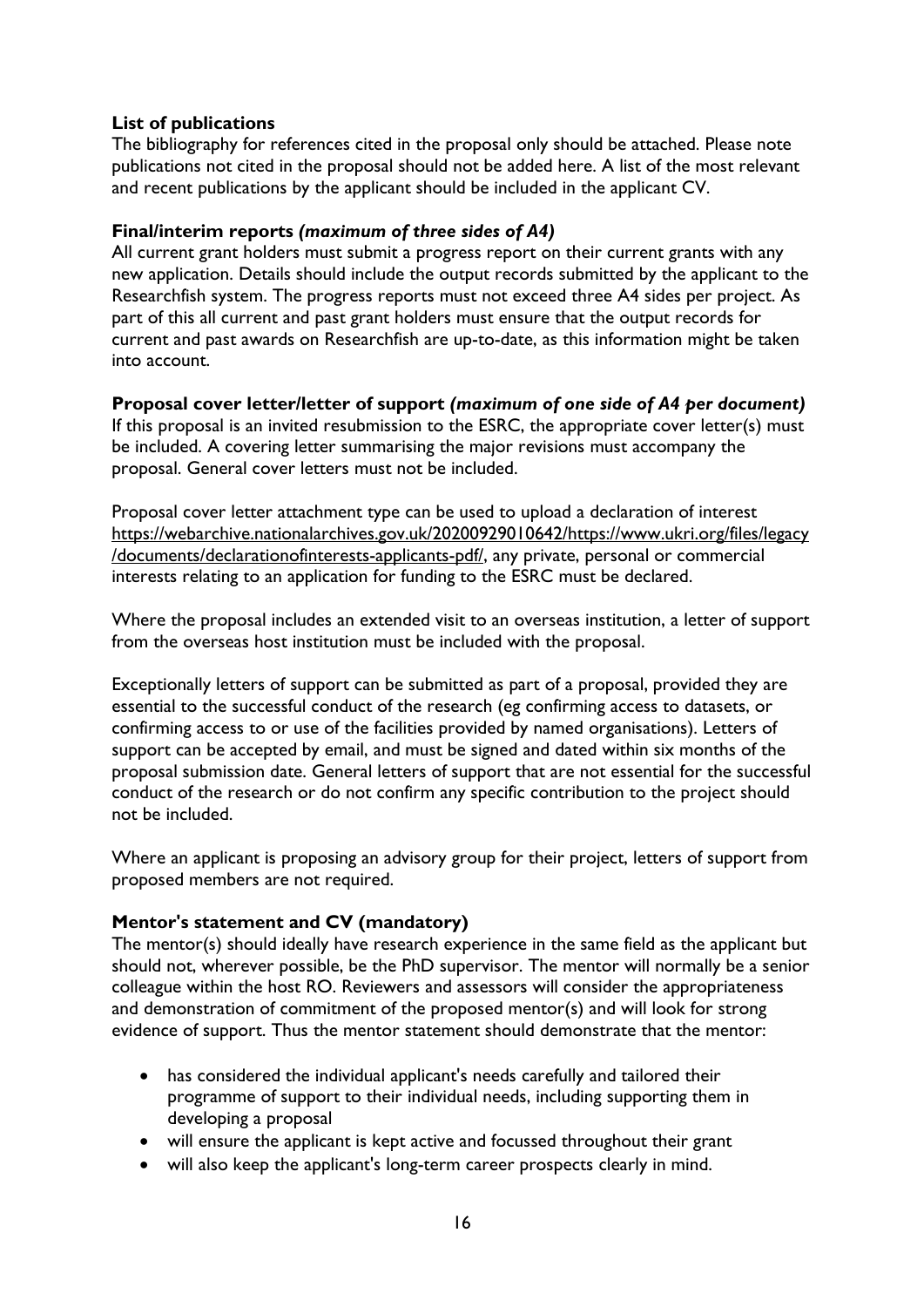The mentoring time should be between one and three hours per week.

Where there is a single mentor, the combined statement and brief CV for the primary mentor needs to be added as attachment type 'Mentor Statement' and should not exceed two sides of A4.

Where there is more than one mentor, eg multi- or interdisciplinary research, and/or for overseas visits, the mentor statement should be completed by the primary mentor but must detail the contribution to be made by all mentors. Brief CVs, of not more than one side of A4, should be attached for each of the other mentors.

### <span id="page-16-0"></span>**Statement of eligibility and skill development programme (mandatory)**

Applicants must clearly articulate why they consider themselves eligible for this scheme as an early career researcher and how a New Investigator grant will have a demonstrable impact on their career trajectory. This should include how this relates to discipline of field of research and, as relevant, personal circumstances such as career breaks. Applicants who have been awarded grants or fellowships from a non-UKRI source must address how a new investigator grant would differ from their previous funding in terms of supporting the career development.

Applicants who hold or have held UKRI grants whose primary focus is not to fund research, such as seminars or networks, should clearly articulate their case for eligibility with reference to any such award.

Applicants who do not have, and are not currently studying for, a PhD should describe their 'equivalent professional experience'

The proposal should include a programme of research and skills development to ensure the applicant's continued progression towards being an independent researcher. You should clearly demonstrate how the programme of activities all contribute to your development and will support your transition to being an independent researcher. You may wish to start by identifying your priority learning needs that arise from the research and tasks associated with managing the grant, to ensure that it is successful and makes a positive impact on key beneficiaries. Then you could creatively consider what programme of activities could meet these needs effectively.

The programme of activities should be tailored to the individual needs of the applicant in light of their research and career goals in consultation between the applicant, their mentor and the host organisation.

The skills development plan should be set out in reference to a timeframe showing how it can be achieved over the course of research with key dates and milestones.

Applicants must also demonstrate how they will identify, address and monitor the training needs of any staff employed on the grant.

Where staff are being employed on the grant, the applicant must also detail any skill development or capacity building activities for them.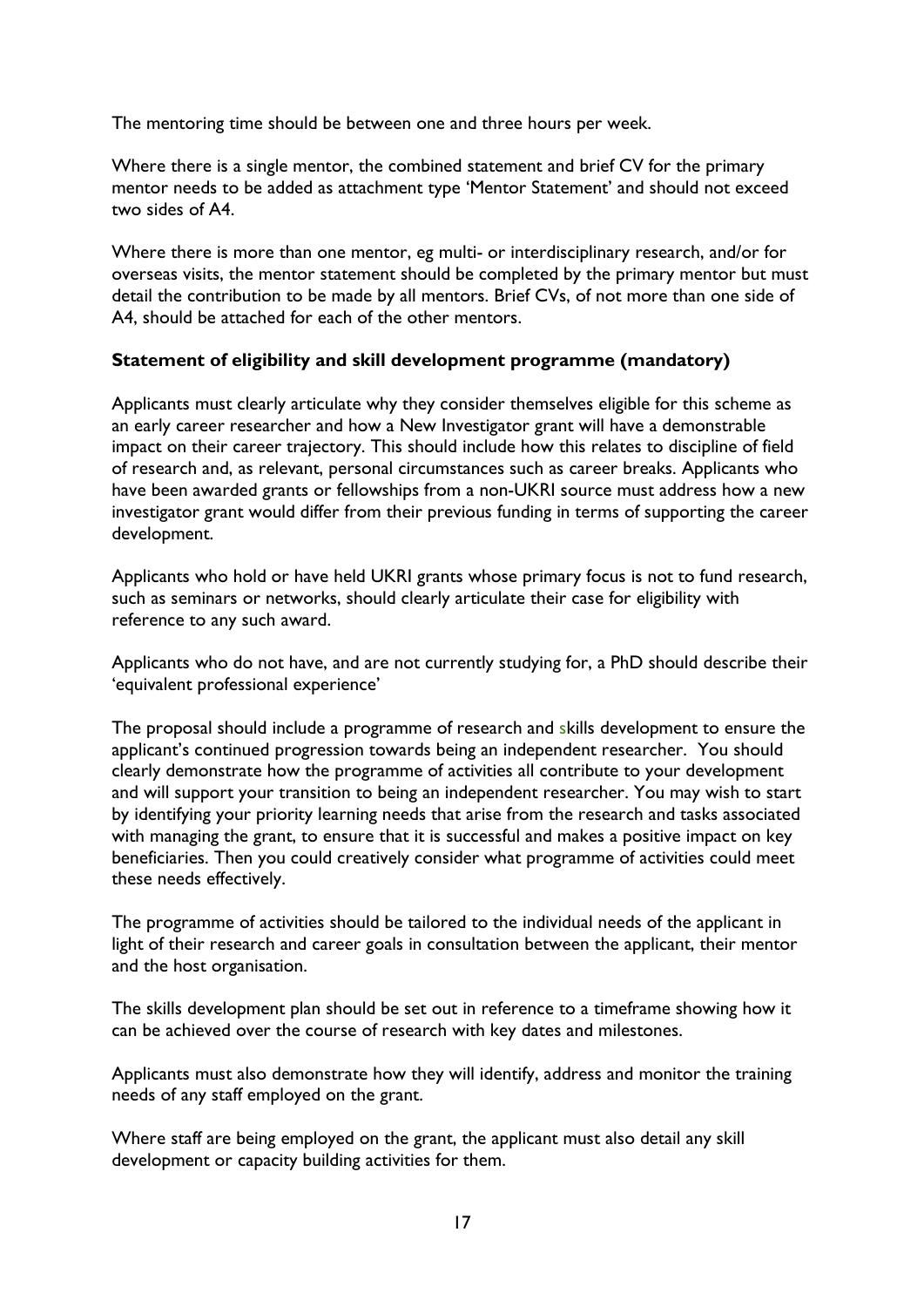This statement needs to be added as attachment type 'Other' and should not exceed **two sides of A4**. Applications that do not include this attachment will be rejected as not being eligible for the scheme.

## <span id="page-17-0"></span>**Other attachments**

#### <span id="page-17-1"></span>**Technical appendix**

Technical and some limited non-technical information specific to the project may also be submitted as a separate attachment under 'other' attachment. Technical information includes: glossaries of technical terms, charts, diagrams and tables which help to clarify key points within the proposal, statistical formulae, and supporting material on methodological techniques (eg sampling methods, survey design). Non-technical information that may be included in other attachments includes bibliographic details, summary approaches to any ethical issues and letters of support that are essential to the successful conduct of the research (eg access to datasets, or organisations). Such attachments must not exceed six A4 sides in total. Copies of articles, working papers or general letters of support should not be included.

### <span id="page-17-2"></span>**Proposal classifications**

The information provided in this section will be used by us to identify appropriate peer reviewers. It would therefore assist us greatly if you could populate the Research Area/Qualifiers/Keyword sections to provide a comprehensive description of your area of expertise.

The Proposal classification area is a harmonised (and expanded) structure agreed with other Research Councils. Therefore, if your area of expertise crosses the remits of more than one Research Council you will now only need to provide the information once.

It is an essential requirement that your **primary research area** is in the social sciences. We strongly encourage inter/multidisciplinary working both within and beyond the social sciences, as long as at least 50 per cent of the proposed programme of research is within ESRC remit. Please refer to the list of research areas that fall within ESRC remit [\(https://esrc.ukri.org/about-us/what-is-social-science/social-science-disciplines/\)](https://esrc.ukri.org/about-us/what-is-social-science/social-science-disciplines/) for further information. Please note this information is used to determine eligibility for ESRC funding and to assist in the selection of appropriate reviewers.

### <span id="page-17-3"></span>**Submit your proposal**

After all mandatory sections have been completed, the submit button will appear across the top menu bar. Please ensure that you have **completed all attachments** that are not standard mandatory attachments for Je-S but are a **mandatory requirement to be completed for this specific call.** The submit button will route your finalised proposal to the authorising facility within your organisation (as explained in the Registration section above).

## <span id="page-17-4"></span>**Tracking your proposal**

There are additional document maintenance actions that can be undertaken via the Document actions button. For example, the 'Show submission path' will indicate to you